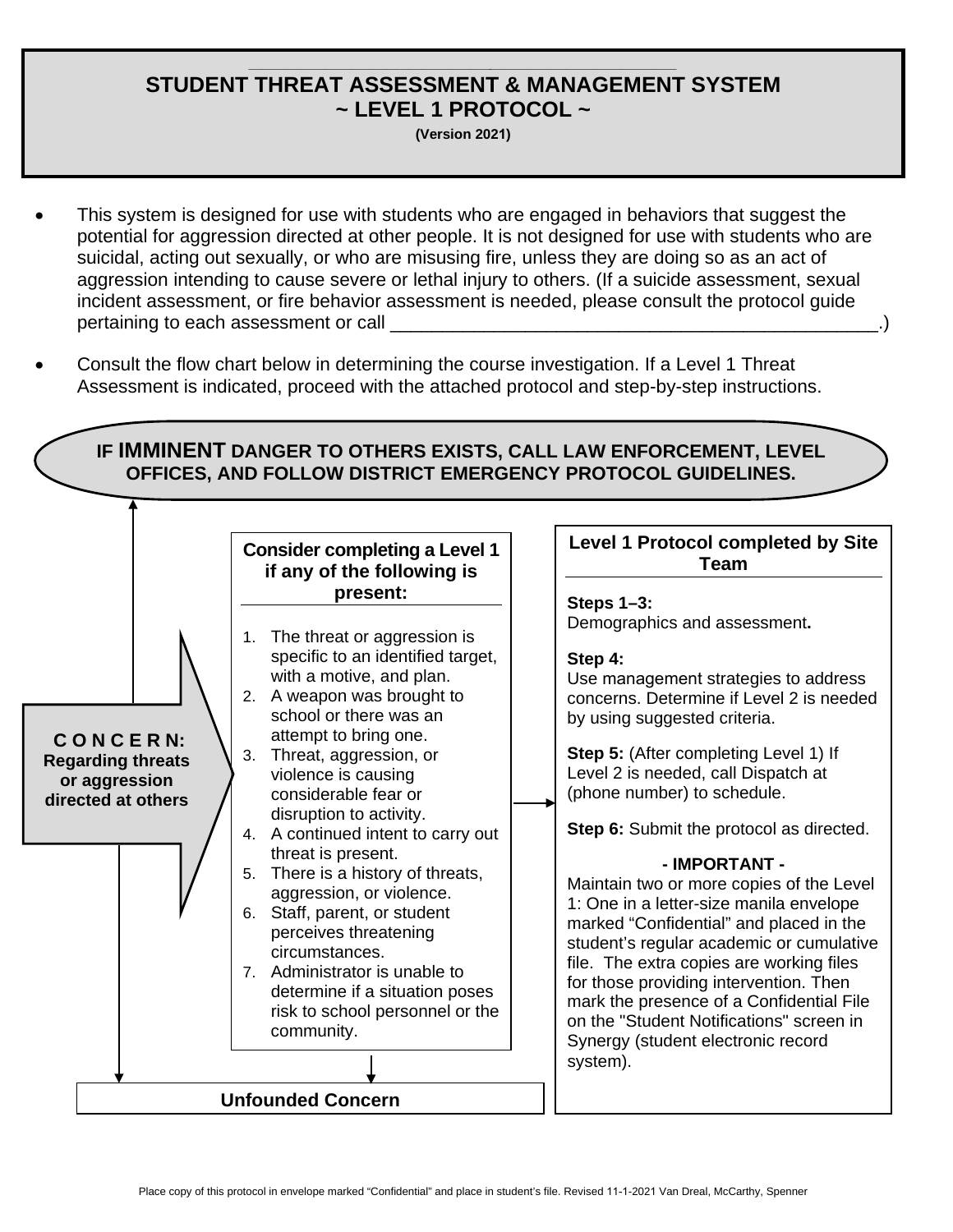## **INSTRUCTION: THIS PROTOCOL IS ONLY FOR USE BY STAFF WHO HAVE BEEN TRAINED ON THE LEVEL 1 ASSESSMENT PROCESS.**

*This protocol does not predict future violence, nor is it a foolproof method of assessing an individual's or group's potential for harm to others. This survey is not a checklist that can be quantified. It is a guide designed to assist in the investigation of potential danger (identify circumstances and situational factors that may increase concern for potential youth aggression) and to assist school staff in the development of a management plan. Furthermore, as circumstances change, so too does concern for aggression; therefore, if you are reviewing this survey at a date after assessment completion, be mindful of supervision, intervention, and the passage of time.*

**Complete the following survey through investigation conducted by the building Level 1 Site Team (a multidisciplinary team consists of an administrator, a school counselor, and a school resource officer). The administrator, as case manager, should lead the discussion using the noted step-by step instructions and accompanying questions as a guide. The following people should be considered for participation in Level 1 meetings as sources of additional information:**

- Teachers, coaches, case managers, and other educators. (If education staff members are unavailable to attend, ask them to complete the Teacher's Questionnaire and return prior to the Level 1 meeting.)
- District/school security staff, instructional assistants, transportation staff, or other people who have contact with student/students.
- Parents/guardians, if time and circumstances allow. (If parents/guardians are unable to attend, complete the Parent Interview form.)
- Case managers, and probation officers if student is adjudicated or a ward of the state.
- Students should NOT attend this meeting. (Student information can be gathered through Student Interview and Student Witness Interview forms.)

An equity lens has been applied to the threat response process. The lens identified concerns regarding underserved and underrepresented populations who lack confidence in support systems and, thus, tend to underreport. Be sure to approach information sources with cultural sensitivity and explore all leads. Provide assurance that safety, inclusion, and connection are the focus of the assessment and management of the situation. The lens also identified concerns for bias toward underserved populations and minority groups that may lead to overreaction or unnecessary discipline. Review the assessment and intervention process by focusing on facts and behavior unique to the situation. Avoid assumptions and/or personalizing language and behavior.

Many cases can be managed through a Level 1 Assessment with appropriate interventions. The assessment usually takes from 20 to 45 minutes and is a method of documenting concerns and management strategies. It is also the method of determining if there is a need to request a more extensive Level 2 Assessment by staff who specialize in Threat Assessment (Step 4). If consultation is needed regarding this process, please contact \_\_\_\_\_\_\_\_\_\_\_\_\_\_\_\_\_\_\_\_\_\_\_\_\_\_\_\_\_\_\_\_\_ at \_\_\_\_\_\_\_\_\_\_\_\_\_\_\_.

# **STEP 1: ADDRESS STUDENT AND STAFF SAFETY**

## **IF** *IMMINENT* **DANGER EXISTS, CALL LAW ENFORCEMENT, LEVEL OFFICE, AND FOLLOW THE DISTRICT SAFETY GUIDELINES.**

If necessary, take appropriate precautions, such as building-wide security measures or detaining the student(s) of concern, restricting access to coats, backpacks, etc.

Provide notification (phone call within 12 hours and letter within 24 hours) to quardian of any student(s) identified as a target of violence (where outcome could be severe or lethal injury). For specifics, see ORS 339.327, the Student Threat Assessment System Guide, or consult with a district level director.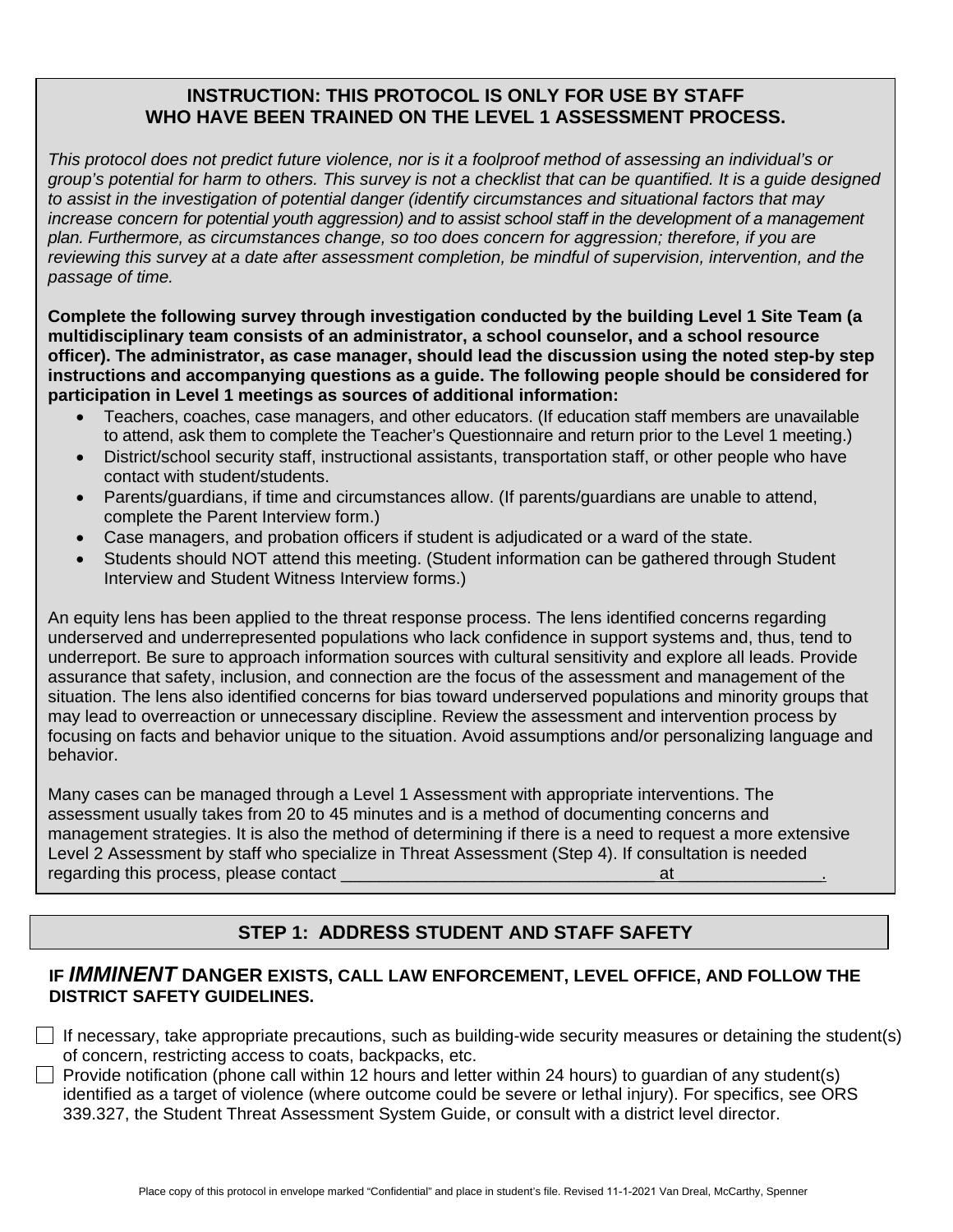Is law enforcement involved in the investigation or protective response? If so, provide the name of the  $\perp$ investigating officer(s) \_\_\_\_\_\_\_\_\_\_\_\_\_\_\_\_\_\_\_\_\_\_\_\_\_\_\_\_\_\_\_Case Number \_\_\_\_\_\_\_\_\_\_\_\_\_\_\_\_\_ What were the results (i.e., student arrested, charged, detained, search of belongings, parent/student interviews, etc.)?

### **STEP 2: COMPLETE THE FOLLOWING INFORMATION:**

| The parent/guardian has been notified that assessment is being done.<br>The parent/guardian has not been notified of meeting because:<br>Parent Interview completed if parent cannot attend.                                                                                                                                                                                                                                                                                                                                                                                                                                                                                                                                                   |                                                                                                                                                                                                                                                                                                                                                                                                                                                                                                                                                                         |                           |                                      |
|------------------------------------------------------------------------------------------------------------------------------------------------------------------------------------------------------------------------------------------------------------------------------------------------------------------------------------------------------------------------------------------------------------------------------------------------------------------------------------------------------------------------------------------------------------------------------------------------------------------------------------------------------------------------------------------------------------------------------------------------|-------------------------------------------------------------------------------------------------------------------------------------------------------------------------------------------------------------------------------------------------------------------------------------------------------------------------------------------------------------------------------------------------------------------------------------------------------------------------------------------------------------------------------------------------------------------------|---------------------------|--------------------------------------|
|                                                                                                                                                                                                                                                                                                                                                                                                                                                                                                                                                                                                                                                                                                                                                |                                                                                                                                                                                                                                                                                                                                                                                                                                                                                                                                                                         |                           |                                      |
|                                                                                                                                                                                                                                                                                                                                                                                                                                                                                                                                                                                                                                                                                                                                                |                                                                                                                                                                                                                                                                                                                                                                                                                                                                                                                                                                         |                           |                                      |
| STUDENT NAME: __________________STUDENT #: __________________DOB: _________ AGE: ____GRADE: _                                                                                                                                                                                                                                                                                                                                                                                                                                                                                                                                                                                                                                                  |                                                                                                                                                                                                                                                                                                                                                                                                                                                                                                                                                                         |                           |                                      |
|                                                                                                                                                                                                                                                                                                                                                                                                                                                                                                                                                                                                                                                                                                                                                | STEP 3: ASSESSMENT - DISCUSS, INVESTIGATE, AND DOCUMENT                                                                                                                                                                                                                                                                                                                                                                                                                                                                                                                 |                           |                                      |
|                                                                                                                                                                                                                                                                                                                                                                                                                                                                                                                                                                                                                                                                                                                                                | Prior to completing this protocol, consider reviewing the sources of information listed below. Each question<br>is a prompt for the investigation of circumstances that may involve the escalation of aggression by one or<br>more students. The question is noted in <b>bold</b> and is followed by a short clarifying explanation. Review the<br>questions as an outline for guided conversation investigating situational factors that suggest an increase in<br>concern for acted out aggression. Note responses at each item or under "Other Concerns" (item #20). |                           |                                      |
| Information was gathered from the following sources:<br>Review of discipline records<br>Student/family criminal history<br>Student interview<br>Student witness interview<br>Parent interview (if not in attendance)<br>Search of belongings<br>Search of social media activity                                                                                                                                                                                                                                                                                                                                                                                                                                                                | Cumulative file review, including confidential folder<br>Academic-related communications, such as journaling, artwork, etc.<br>Teacher questionnaire (if not in attendance)                                                                                                                                                                                                                                                                                                                                                                                             |                           |                                      |
| 1. Note the severity of the threatened aggression on the continuum below.<br>Does the communication or situation suggest a threat of low to moderate aggression, such as punching or fighting? Or<br>does the communication or situation suggest a threat of serious or lethal injury, such as a severe beating, shooting,<br>stabbing, or bombing? (The behaviors listed within the continuum are examples and not necessarily locked into their<br>position). Note that there is a change within the continuum from low to moderate aggression (non-severe or non-lethal<br>injury) to extreme aggression (severe or lethal injury). Extreme aggression is also referred to as violence.<br><b>MILD AGGRESSION</b><br>(Frequent, Low Impact) | <b>MODERATE AGGRESSION</b><br>(Less Frequent, Moderate Impact)                                                                                                                                                                                                                                                                                                                                                                                                                                                                                                          | (Infrequent, High Impact) | <b>EXTREME AGGRESSION (VIOLENCE)</b> |
| Suggested or Threatened Aggressive Behavior:<br>$\Box$ Scratch $\Box$ Bite $\Box$ Hit                                                                                                                                                                                                                                                                                                                                                                                                                                                                                                                                                                                                                                                          | □ Fight □ Hit w/ Object □ Forceful Strike □ Rape □ Strangle □ Stab □ Shoot                                                                                                                                                                                                                                                                                                                                                                                                                                                                                              |                           | <b>Bomb</b><br>Kill                  |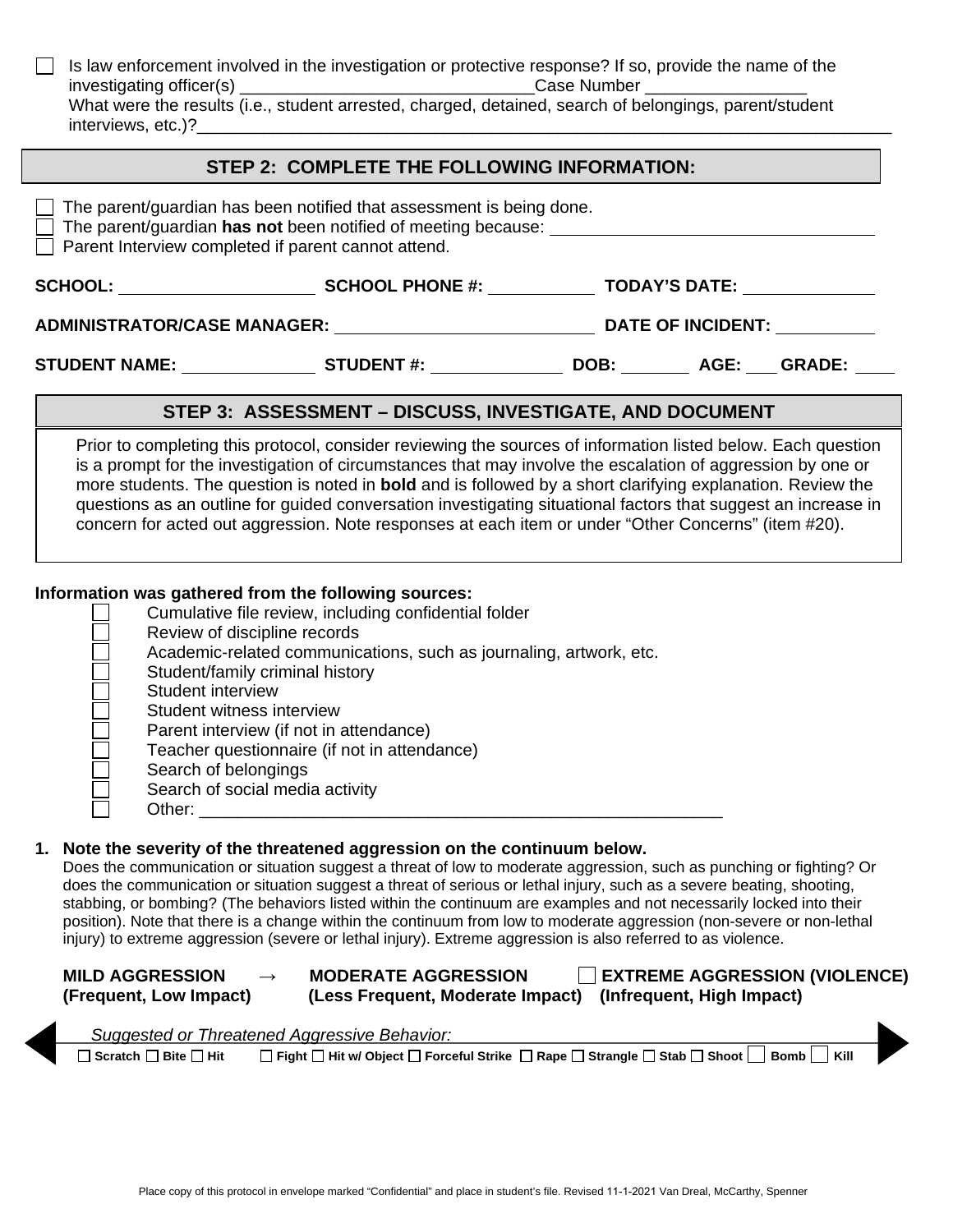| (Frequent, Low Impact)                | <b>EXTREME AGGRESSION (VIOLENCE)</b><br>(Infrequent, High Impact)<br>(Less Frequent, Moderate Impact) |
|---------------------------------------|-------------------------------------------------------------------------------------------------------|
| Acted-Out Aggressive Behavior:        |                                                                                                       |
| $\Box$ Scratch $\Box$ Bite $\Box$ Hit | □ Fight □ Hit w/ Object □ Forceful Strike □ Rape □ Strangle □ Stab □ Shoot   Bomb   Kill              |
|                                       |                                                                                                       |
|                                       |                                                                                                       |
|                                       |                                                                                                       |
|                                       |                                                                                                       |

**specific references, veiled threats, or vague warnings)?** Threats can be direct, through oral communication, art, email, internet use, social media, written language exercises, and

other modes of communication. Threats can be indirect (e.g., ominous warnings) or veiled, even casual references to possible harmful events or previously occurring violent events (e.g., school shootings).

| $\Box$ No $\Box$ Yes Describe: |  |
|--------------------------------|--|
|                                |  |

#### **3. Are there indications of a plan, feasible process, or clear intention to harm others?**

Threatening communication becomes more concerning with behavior that suggests intent to follow through with a targeted attack (called "attack-related behavior"). Many threats are not stated directly but are indicated by vague references combined with behavior. Attack-related behavior may be, but is not limited to, the following:

- A plan (complex or simple) to carry out a targeted act of violence against a specific individual, group, or student body. The plan would have a sequence of actions necessary for its success, and almost always requires a motive. The more plausible and detailed the plan, the greater the risk.
- Acquisition of a weapon, attempted acquisition of a weapon, past possession of prohibited items at school, or research about how to acquire a weapon.
- Rehearsal (practice and simulation) of the plan or a similar plan. Rehearsal or simulation is often necessary before a targeted event can be completely planned and carried out. Rehearsal can be indicated through art, fantasy games, writing or film projects, the use of movies or Internet sites with themes and sequences of targeted violence, through first-person shooter video games, etc. However, participating in such activities does not lead students to act out violently. Their use is considered attack-related behavior only when used as rehearsal.
- Scheduling an attack. A scheduled attack may be clear and detailed or flexible, awaiting a triggering event (e.g., teasing, rejection, or loss) that further justifies the violence as a solution.

|  | $\Box$ No $\Box$ Yes | Describe: |
|--|----------------------|-----------|
|--|----------------------|-----------|

#### **4. Are there indications of suicidal ideation?**

Is there a history of suicidal ideas, attempts, gestures, references, and/or intent? The wish to die, be killed, or die by suicide, combined with a threat to harm others, increases risk, especially if the self-destructive behavior is the last part of a plan to harm others and carry out revenge or justice.

| <b>No</b> | ______ | <b>Yes</b> | Describe: |  |
|-----------|--------|------------|-----------|--|
|           |        |            |           |  |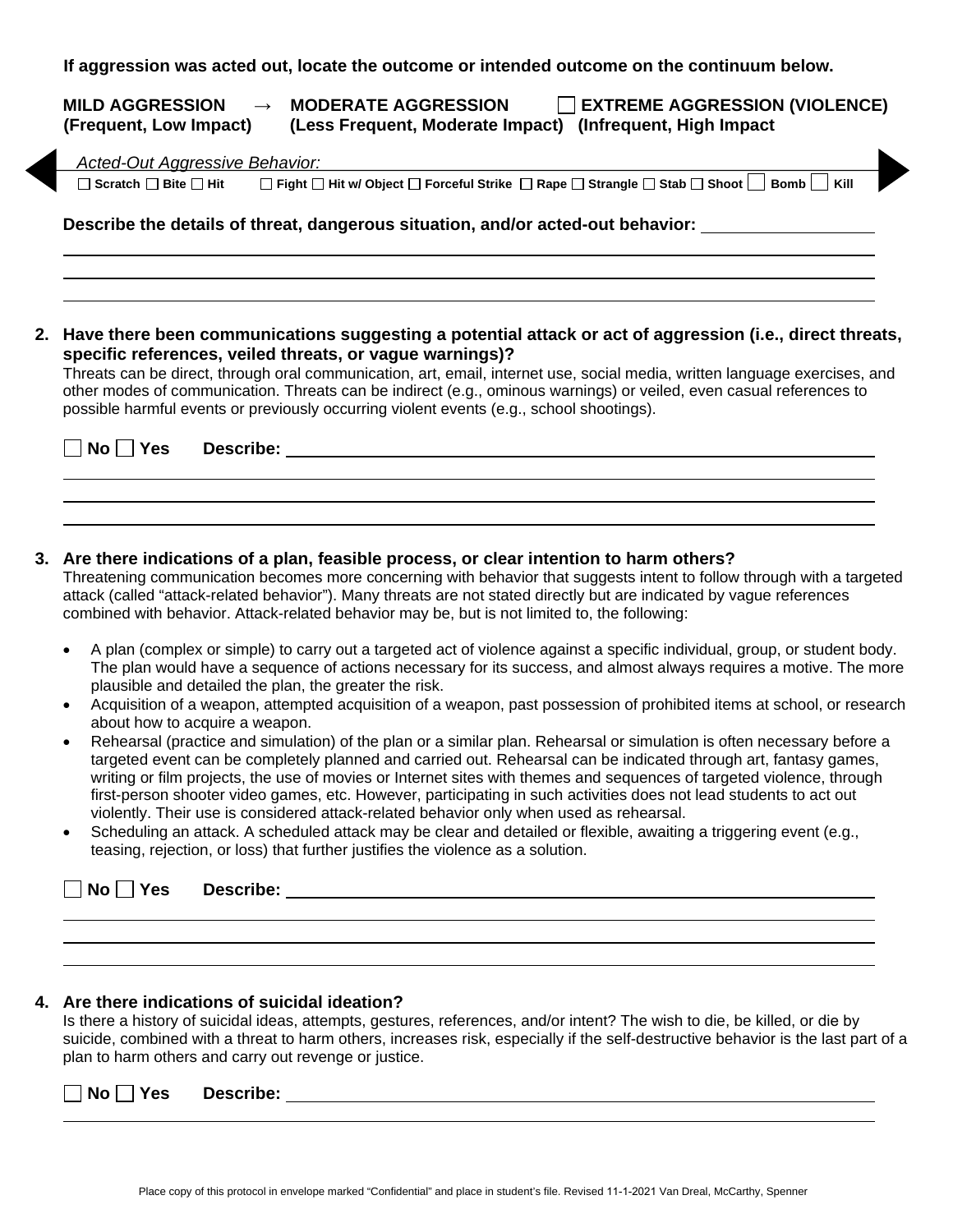#### **5. Is the aggressive ideation focused on a specific, ongoing target?**

Is there ongoing consideration or focus on a particular person, group, or student body? If the situation lacks an ongoing target, it may be a situation of reactive aggression, in which the individual involved perceives himself or herself to be under immediate threat, is in an escalated emotional state, and uses threats as a means of self-protection or defending interest and wants.

| △No Yes Describe: △No Yes Describe: △No Yes Describe: △No Yes 2014 19:30 AM ASSEMENT AND A RESPONDENT ADDITIONAL |
|------------------------------------------------------------------------------------------------------------------|
|                                                                                                                  |
|                                                                                                                  |
|                                                                                                                  |

#### **6. Are there indications of a choice and/or the availability of weapons?**

If weapons are being considered but not immediately available within the home, are they available through relatives, friends, or other means? Note your level of confidence in the source of your information. *Be sure to ask both the student and parents/guardians directly about weapons availability and document their responses.*

| $\Box$ No $\Box$ Yes | Describe (How confident are you in your information?): |
|----------------------|--------------------------------------------------------|
|                      |                                                        |
|                      |                                                        |

**7. Are there indications of a focused or unusual interest in acts of violence, previous school or community attacks or attackers, weaponry, law enforcement or military paraphernalia or appearance, or anti-social characters, notorious criminals, murderers, or gangs (historical or fictional)? Are there indications of violent revenge fantasies, or a desire to be an agent or martyr of a particular cause or belief system?** What may be inappropriate to some people may still be within the normal range, given the individual's age, developmental level, or cultural background. This question is similar to question No. 3. It examines whether interest is a curiosity or a fascination or whether interest is an admiration for anti-social characters as role models and examples of how to justify violence for solving problems.

**No Yes Describe:**

**8. Are there indications of a motive that would justify the act of severely injuring another person?** If focus is on a specific target(s) (see question No. 5), then there is very likely a motive. Motives tend to revolve around a need to establish or re-establish control. Motives may include revenge for lost love or humiliation, payback for a perceived injustice, revenge for bullying, desire to kill, infamy, and the desire to establish power. If the situation lacks motive, then it may revolve around reactive aggression. Reactive aggressive talk often has triggers that can rapidly agitate the situation. Such triggers are not usually motives but should be identified to avoid or eliminate them in the future.

| No <b>T</b><br><b>Nes</b> ⊃ | <b>Describe:</b> |  |
|-----------------------------|------------------|--|
|                             |                  |  |

**9. Are there indications of hopeless, overwhelming stressful, or desperate situations (real or perceived)?** As students lose hope of resolving stressful or overwhelming situations through acceptable social or coping skills, they are more likely to engage in desperate solutions and last-ditch efforts to take control. Stressors may include humiliation, family conflict, mental illness, social distress, disciplinary actions, academic failure, law enforcement contact, bullying, etc. It is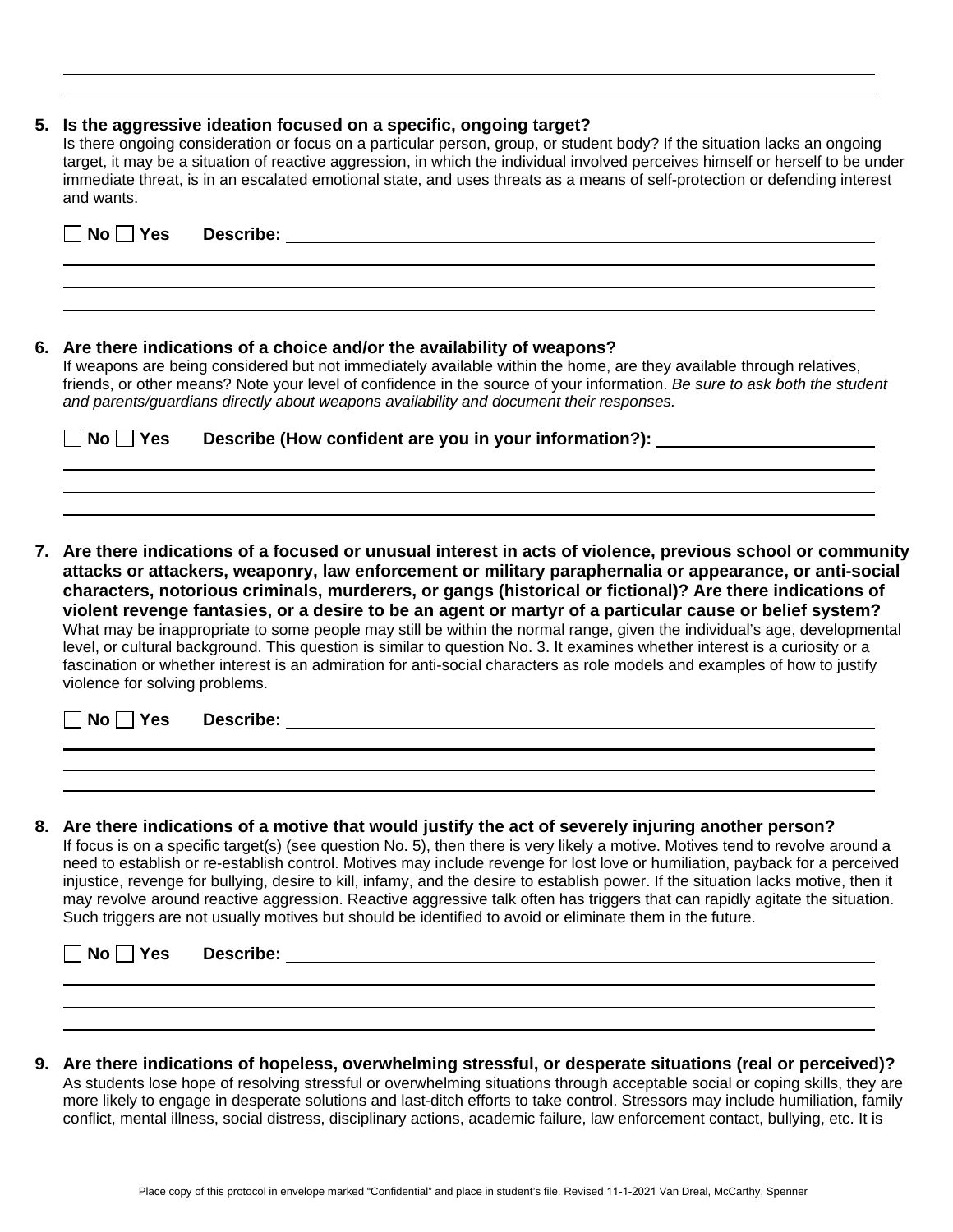important to note that the point of this question is to examine the perception of the person or party with whom you are concerned, not necessarily what has been observed by others (e.g., staff, parents, other students, or the community).

| <b>Describe:</b><br>$No$ $ $<br><b>Yes</b>                                                                                                                                                                                                                                                                                                                                                                                                                                                                                                           |
|------------------------------------------------------------------------------------------------------------------------------------------------------------------------------------------------------------------------------------------------------------------------------------------------------------------------------------------------------------------------------------------------------------------------------------------------------------------------------------------------------------------------------------------------------|
| 10. Are there indications of a capacity or ability to plan and carry out an act of targeted violence?<br>Based on the cognitive or adaptive capacity of the person or party of concern, what is the likelihood of a successfully<br>organized and executed planned attack? If someone is making exaggerated or complex threats but is unable to organize<br>and execute them because of supervision, cognitive ability, or overall functioning, then feasibility drops.                                                                              |
| No Yes<br><b>Describe:</b> the contract of the contract of the contract of the contract of the contract of the contract of the contract of the contract of the contract of the contract of the contract of the contract of the contract of th                                                                                                                                                                                                                                                                                                        |
| 11. Are values, beliefs, or ideas socially maladjusted (e.g., aggression is seen as an acceptable and<br>justifiable method of problem solving)?<br>Socially maladjusted thinking can lead to justification and motive for violent behavior. The thinking process will indicate<br>thoughtful consideration that follows a process of reason and justification that is anti-social and intended to cause significant<br>harm. (Unless it is accompanied by attack-related behavior (see question No. 3), communication or behavior that is a feature |

**No Yes Describe:**

## **12. STOP AND REVIEW THE PREVIOUS QUESTIONS (No. 1 through No. 11) AND YOUR RESPONSES:**

of a disability is less concerning than communication or behavior that is a feature of socially maladjusted thinking.)

Highlight and identify responses where unintentional bias may have affected the response. Consider the following as you summarize the previous 11 questions: Were any responses based on stereotypes or assumptions rather than actual observation and factual information regarding behavior? Are there concerning behaviors that could be appropriate within the student's culture?

 Do the responses identify actions, communications, and/or behaviors that suggest a motive focused on a specific target, with an indication of planning or preparation, and the ability to carry out a targeted attack?

 $\Box$  No  $\Box$  Yes

**If yes**, the risk of targeted aggression is indicated. Proceed with the assessment by moving on to number 13.

**If no**, do the responses indicate either of the following:

1. Aggressive talk or behavior that is highly emotional, is unplanned, and is a reaction to a perceived insult, affront, or threat, or a means of defending personal interest or self?

|--|--|

2. Aggressive behavior and/or aggressive talk that is used to intimidate, bully, manipulate, or impress others?  $\Box$  No  $\Box$  Yes

If yes to either question, the threat is likely reactive or affective. If the potential outcome of aggression is **severe or lethal injury**, proceed with the assessment by moving on to number 13. If the potential outcome of the aggression is **minor to moderate injury**, you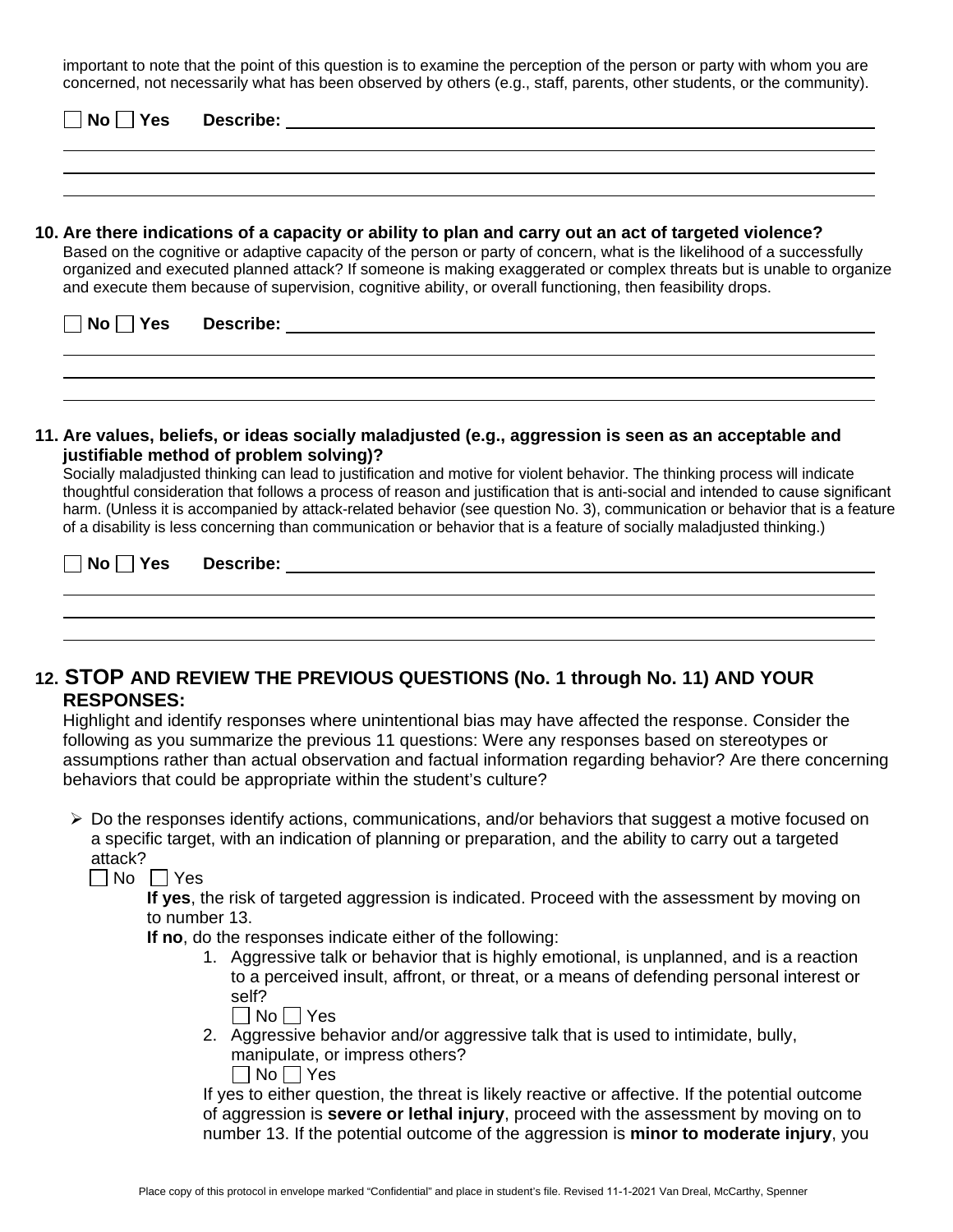may stop the assessment at this point and move to step 4, using the answers from questions 1–11 to identify situations, settings, and triggers that increase the likelihood of the behavior, and then develop strategies that will decrease that behavior.

 $\triangleright$  If answers to number 12 questions above are "no," the situation does not pose a threat. You may stop the assessment at this point and move to step 4, noting the absence of the threat under *School Options: Other*. Then continue to monitor the situation for behavior, ideas, or circumstances that may indicate the presence of risk.

#### **13. Are caregivers, peers, and/or campus staff members concerned about a student's potential for acting out aggressively?**

Concerns may range from an odd discomfort to a complete list of reasons that caution should be taken. If violence is being considered or planned, it is difficult to hide the indicators. In fact, sometimes little care is actually taken to hide intentions and, while there may be little to no documentation of past behavioral issues, there may be several people who have been or are currently concerned.

**No Yes Describe:**

#### **14. Are there trusting and successful relationships with one or more responsible adults, either on campus or within the community?**

The greater and healthier the connection with teachers, coaches, parents, administrators, church leaders, etc., then the less chance there is of a student wanting to disappoint or hurt them and the greater opportunity there is for fostering positive values, community connections, and prosocial choices. If a student (or group of students) lacks connection to prosocial adults and is also marginalized within the student population, then intervention and connection are strongly indicated!

**No Yes Describe:**

#### **15. What circumstances, events, or triggers increase or agitate the likelihood of a violent or aggressive attack?**

What information or developments might increase the concern for acted-out aggression? What situations agitate or trigger aggressive thinking, threats, and aggressive behavior? Is there an indication that the student or students of concern are awaiting an event or action before making their final decision regarding violent behavior?

#### **Describe:**

#### **16. What circumstances, events, or inhibitors decrease the likelihood of a violent or aggressive attack?**

What information or developments may decrease the concern for acted-out aggression? Identify all positive influences (e.g., activities, events, interests, relationships, goals, organization memberships, etc.) that promote responsible and accountable pro-social behavior. A situation that lacks inhibitors poses a greater risk, since there is less to lose by acting out and little motivation toward healthy solutions.

#### **Describe:**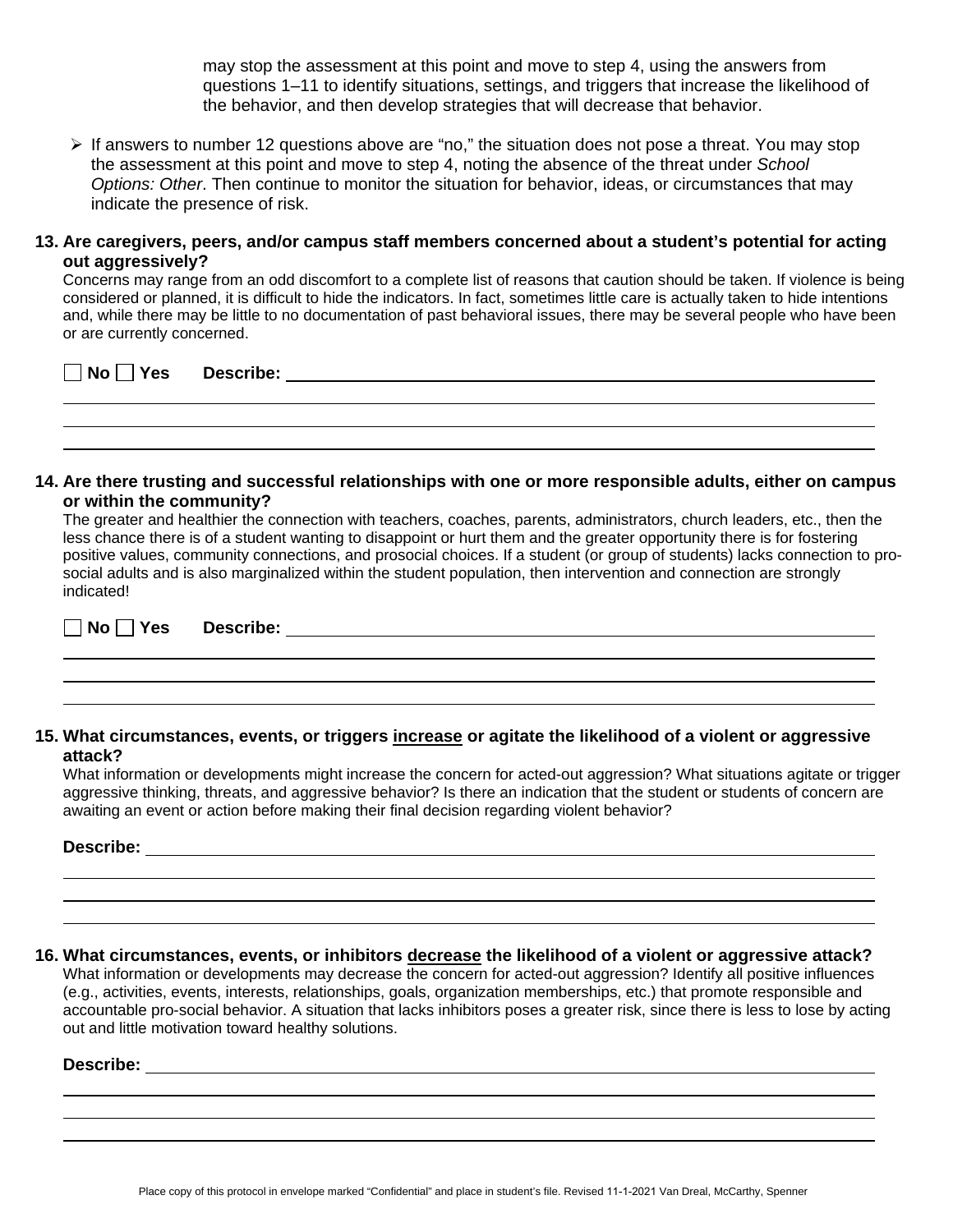#### **17. Are there indications that peer group reinforces delinquent thinking?**

Are there peer relationships, marginalized peer-group status, and/or peer-accepted delinquent thinking to support the use of violence as a solution? Risk increases if a situation lacks positive social connection, accountability, and inhibitors and is filled with anti-social thinking about entitlement, revenge, and the use of violence as an acceptable means of solving problems.

| $No \mid \text{Yes}$ |                                                                                                                                                                                                                                                                            |
|----------------------|----------------------------------------------------------------------------------------------------------------------------------------------------------------------------------------------------------------------------------------------------------------------------|
|                      | 18. Is there a history of behavioral, drug or alcohol, or developmental issues?<br>Are there issues related to vulnerability and coping skills not necessarily directly related to targeted aggression? Risk<br>increases considerably when coping strategies are limited. |
|                      | ,我们也不能在这里的时候,我们也不能在这里的时候,我们也不能不能不能不能不能不能不能不能不能不能不能不能不能不能不能。<br>第2012章 我们的时候,我们的时候,我们的时候,我们的时候,我们的时候,我们的时候,我们的时候,我们的时候,我们的时候,我们的时候,我们的时候,我们的时候,我                                                                                                                            |
|                      | 19. Are there issues that indicate a low reserve of coping strategies and lack of emotional resiliency?                                                                                                                                                                    |
|                      |                                                                                                                                                                                                                                                                            |
| 20. Other Concerns:  |                                                                                                                                                                                                                                                                            |

The Level 1 is not a fixed checklist and does not provide a quantifiable score or level of risk. It is intended as a set of pertinent questions that encourage discussion and examination of concerns. Are there other concerns not noted elsewhere on this survey? Examples may include sexual misconduct, fire play, animal abuse, exposure to domestic violence, criminal behavior, etc.

#### **Describe:**

| <b>CONSIDER THE FOLLOWING THROUGH TEAM DISCUSSION:</b> |  |  |  |  |  |
|--------------------------------------------------------|--|--|--|--|--|
|--------------------------------------------------------|--|--|--|--|--|

- 1. Were any responses based on stereotypes or assumptions rather than actual observation and factual information regarding behavior? Are there concerning behaviors that could be appropriate within the student's culture?
- 2. Review all previous questions and highlight/identify responses that indicate concern.
- 3. Identify your impressions and sense of urgency.
- 4. Is the potential aggression likely to cause severe or lethal injury?
- 5. Do the responses identify threats (i.e., actions, specific circumstances, and/or communications) that are focused on a specific target (i.e., individual or group) for a specific reason or motive, and involve planning and preparation with the capacity to carry out the event? If so, concern for *targeted aggression* is clearly indicated and must be addressed immediately.
- 6. Is there indication that an attack has been scheduled or an identified date when an attack may happen?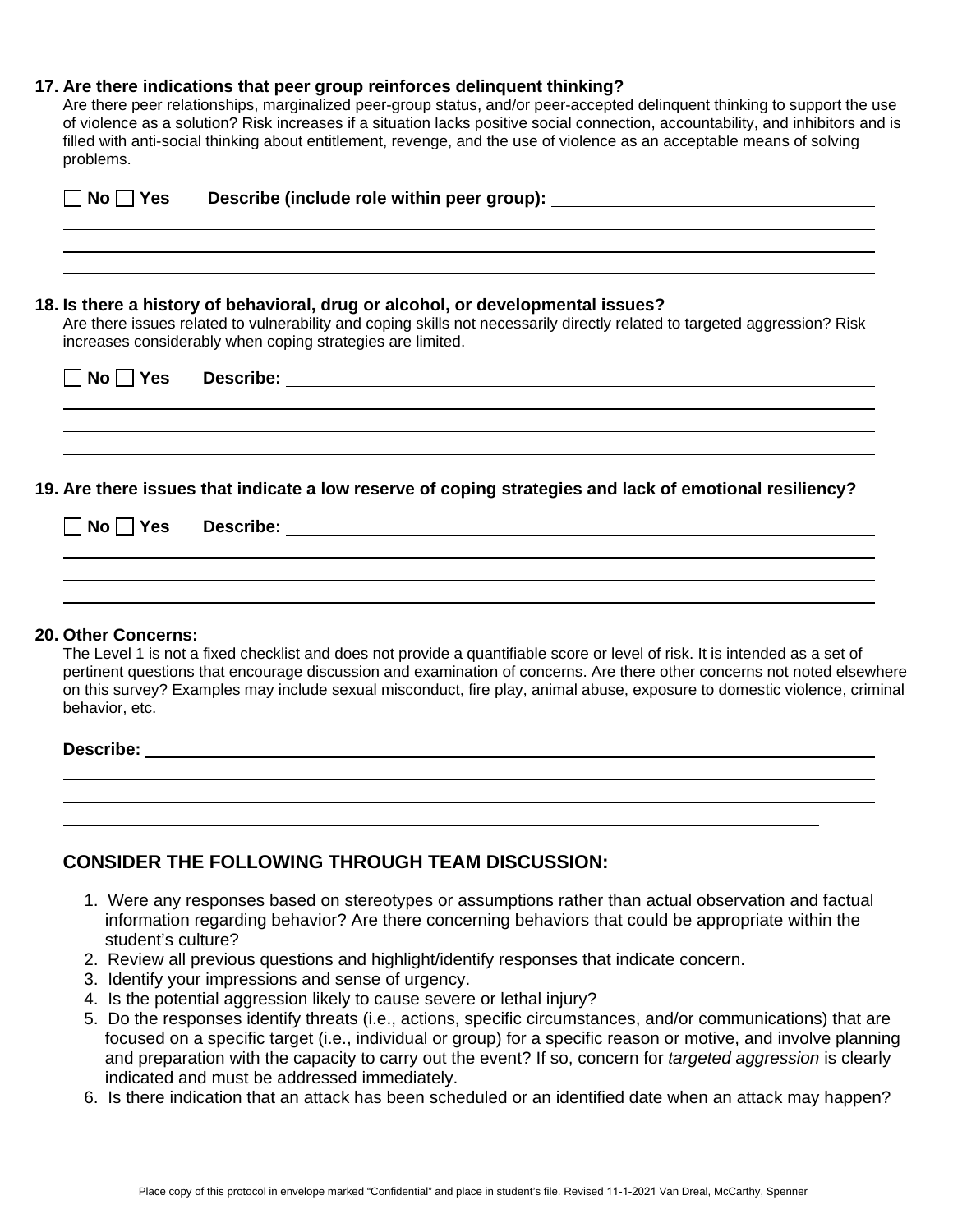### **TAKE IMMEDIATE PRECAUTIONARY MEASURES TO PROTECT POTENTIAL VICTIMS AND ADDRESS SUPERVISION FOR THE STUDENT(S) OF CONCERN IF:**

- 1. Targeted aggression is indicated.
- 2. Potential victims are identified.
- 3. The potential outcome of the aggression may cause severe or lethal injury.

### **PRECAUTIONARY MEASURES may include but are not limited to:**

- 1. If concern for violence is imminent or anyone is in immediate danger, call law enforcement (911).
- 2. Contact District Level Operations and Safety and Risk Management Services for consultation and support.
- 3. Contact STAT (see Step 5) for further assessment, consultation, and support.
- 4. Notify the guardians of the potential target(s) (see Step 1 and Step 4, ORS 339.327) of your concerns and the actions you are initiating. Document all communication using the *Notification Log and Notification Letter*. (See Student Threat Assessment System Guide or consult with Level Director.) Outline and document a safety plan for the targeted student(s). (Use the *Plan to Protect Victimized of Targeted Student* form.)
- 5. Consider all options available to inhibit or decrease the chances of violence. Proceed to Step 4 for a partial list of options that are available within the district. Options may also include restricting access to target(s) or campus; however, it is important to remember that removing student(s) who pose a threat does not necessarily decrease that threat if they are not supervised when away from campus. Since the use of suspension or expulsion may actually increase risk, the resulting elevated risk should be factored into the assessment.

## **STEP 4: DEVELOP A MANAGEMENT PLAN TO ADDRESS CONCERNS (Including aggravating factors) IDENTIFIED THROUGH STEP 3.**

## **RECOMMENDED INTERVENTIONS: (CHECK IF IMPLEMENTED and NOTATE WHO WILL BE RESPONSIBLE FOR IMPLEMENTING THE INTERVENTION):**

As you consider prevention strategies, reflect upon the effects of previous traumatic experiences. For example, prevention strategies may include ensuring a sense of emotional, physical, and cultural safety for the individuals involved; fostering trusting relationships; honoring an individual's dignity; making efforts to share decisions and collaborate; and offering validation and building on an individual's strengths.

Additionally, consider restorative practice as you address consequences and/or discipline. For example, if both parties are amenable, conduct a meeting allowing those who have been harmed or threatened to describe the impact of the behavior and the type of actions necessary to repair hurt, restore trust, and move forward from the isolated incident.

# **If Target(s) are identified:**

|  | Warn intended victim and notify parent/guardian. (ORS 339.327 requires a phone call notification within 12 hours, |  |
|--|-------------------------------------------------------------------------------------------------------------------|--|
|  | followed by a notification letter within 24 hours. Use the Notification Log and Notification Letter to document.) |  |
|  |                                                                                                                   |  |

Have Safety Risk Management Department initiate a Protective Response.

Design and implement a safety plan (using the form *Plan to Protect Targeted or Victimized Student*) for identified target(s). Consider both physical and psychological safety needs of targeted student(s). Other: \_\_\_\_\_\_\_\_\_\_\_\_\_\_\_\_\_\_\_\_\_\_\_\_\_\_\_\_\_\_\_\_\_\_\_\_\_\_\_\_\_\_\_\_\_\_\_\_\_\_\_\_\_\_\_\_\_\_\_\_\_\_\_\_\_\_\_\_\_\_\_\_\_\_\_\_\_\_\_\_\_\_\_\_\_

## **Individual Options:**

Individual Accountability Plan developed.

- Initiate Suicide Risk Assessment \_\_\_\_\_\_\_\_\_\_\_\_\_\_\_\_\_\_(use District Suicide Risk Assessment Protocol)
- $\Box$  Student will self-manage (using personal tracking system, journaling, check and connect with staff, etc.). Describe:

□ Other: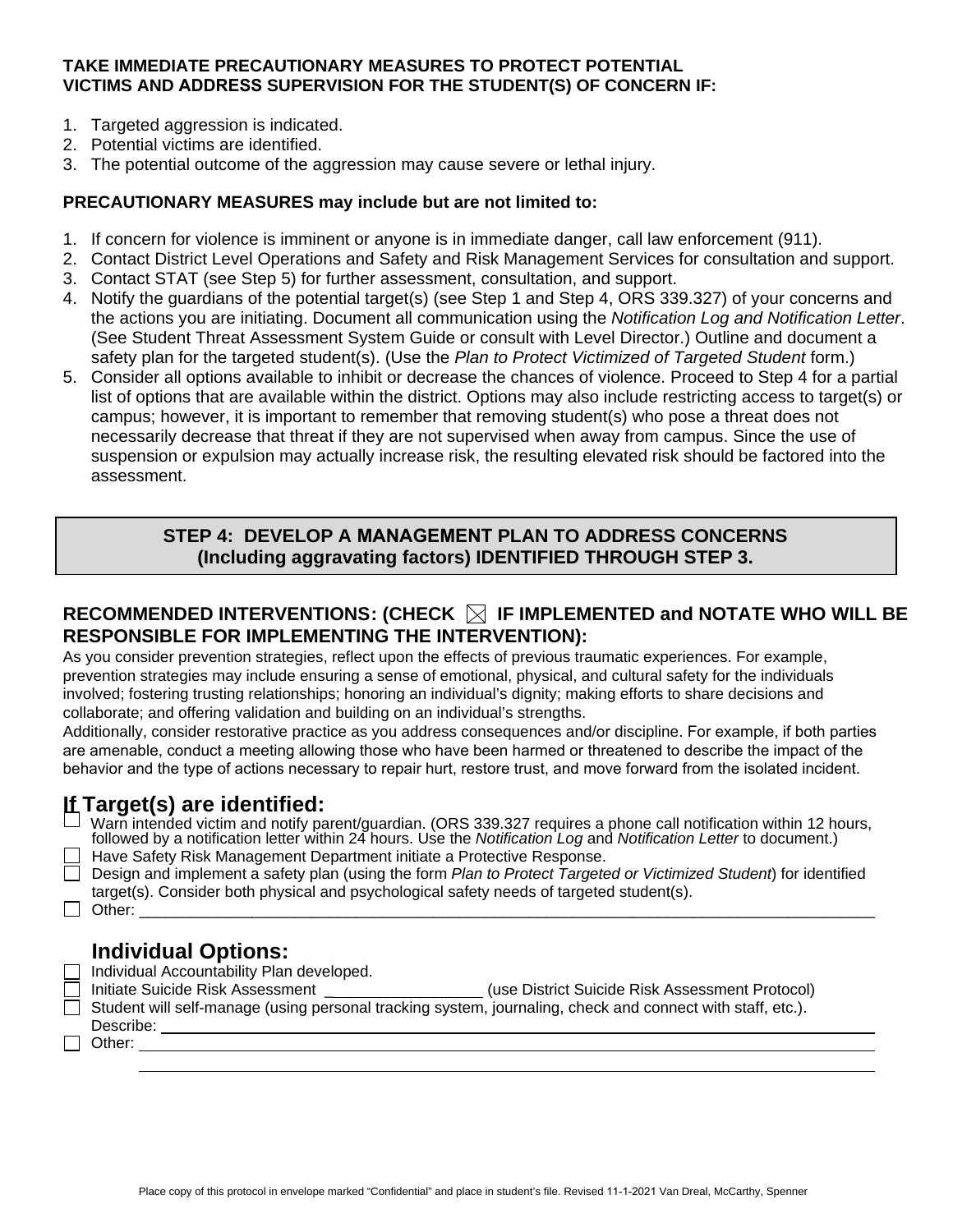# **School Options: (If student is on IEP/504 plan, any change in placement or Special Ed. services must be done through the Special Education Team process or 504 team process.)**

| Consider making the following firearms admonition to guardians: "Firearms are the responsibility of the owner: Do not<br>assume a child/student/adult has not learned the combination to a gun safe or the location of the key. Keys can be<br>removed and duplicated, and combinations can be discovered through a variety of means. Consider changing keys or<br>combinations, or removing firearms from the home." Document the date, time, and guardian's response.<br>Inform guardian of mandatory reporting laws. Note that the school will contact guardian when child is in a dangerous<br>situation or causing considerable disruption to milieu. If a guardian is non-responsive or refuses to assist, school staff<br>(as required by mandatory reporting law) must inform DHS regarding a potential neglectful situation. Document the<br>date, time, and guardian's response. |
|--------------------------------------------------------------------------------------------------------------------------------------------------------------------------------------------------------------------------------------------------------------------------------------------------------------------------------------------------------------------------------------------------------------------------------------------------------------------------------------------------------------------------------------------------------------------------------------------------------------------------------------------------------------------------------------------------------------------------------------------------------------------------------------------------------------------------------------------------------------------------------------------|
| Review educational plan.                                                                                                                                                                                                                                                                                                                                                                                                                                                                                                                                                                                                                                                                                                                                                                                                                                                                   |
| Review transportation options; consider bus support plan.<br>Monitor social media activity for concerning statements, agitators, triggers, threats, or behavior related to the                                                                                                                                                                                                                                                                                                                                                                                                                                                                                                                                                                                                                                                                                                             |
| preparation of an attack.                                                                                                                                                                                                                                                                                                                                                                                                                                                                                                                                                                                                                                                                                                                                                                                                                                                                  |
| Monitor all communications for concerning statements, agitators, triggers, threats, or behavior related to the                                                                                                                                                                                                                                                                                                                                                                                                                                                                                                                                                                                                                                                                                                                                                                             |
| preparation of an attack.                                                                                                                                                                                                                                                                                                                                                                                                                                                                                                                                                                                                                                                                                                                                                                                                                                                                  |
| Consider specialized class.                                                                                                                                                                                                                                                                                                                                                                                                                                                                                                                                                                                                                                                                                                                                                                                                                                                                |
| Institute travel card and time accountability.                                                                                                                                                                                                                                                                                                                                                                                                                                                                                                                                                                                                                                                                                                                                                                                                                                             |
| Provide access to social skill building programs.                                                                                                                                                                                                                                                                                                                                                                                                                                                                                                                                                                                                                                                                                                                                                                                                                                          |
| Consider strategies for problem-solving the grievance (i.e. mediation, counseling, etc.).                                                                                                                                                                                                                                                                                                                                                                                                                                                                                                                                                                                                                                                                                                                                                                                                  |
| Increase supervision in following settings:                                                                                                                                                                                                                                                                                                                                                                                                                                                                                                                                                                                                                                                                                                                                                                                                                                                |
| Create modifications of daily schedule. □ Allow late arrival/early dismissal                                                                                                                                                                                                                                                                                                                                                                                                                                                                                                                                                                                                                                                                                                                                                                                                               |
| Alert staff and teachers on need-to-know basis.                                                                                                                                                                                                                                                                                                                                                                                                                                                                                                                                                                                                                                                                                                                                                                                                                                            |
| Decrease or eliminate pass time or unsupervised time.<br>Conduct intermittent/random check of backpack, locker, pocket, purse, etc. by:                                                                                                                                                                                                                                                                                                                                                                                                                                                                                                                                                                                                                                                                                                                                                    |
| □ Administrator □ CDS/Counselor □ SRO □ Office staff □ Other:                                                                                                                                                                                                                                                                                                                                                                                                                                                                                                                                                                                                                                                                                                                                                                                                                              |
| Assign identified staff to build trusting relationship through check-in or mentorship:                                                                                                                                                                                                                                                                                                                                                                                                                                                                                                                                                                                                                                                                                                                                                                                                     |
| □ Administrator □ Mentor □ Counselor □ SRO □ Teacher □ Other: _____                                                                                                                                                                                                                                                                                                                                                                                                                                                                                                                                                                                                                                                                                                                                                                                                                        |
| Provide means by which student may safely report and discuss thoughts or intentions to harm others and receive<br>appropriate intervention.                                                                                                                                                                                                                                                                                                                                                                                                                                                                                                                                                                                                                                                                                                                                                |
| Other intervention or supervision strategies that directly address triggers and agitators identified in                                                                                                                                                                                                                                                                                                                                                                                                                                                                                                                                                                                                                                                                                                                                                                                    |
| Step 3:                                                                                                                                                                                                                                                                                                                                                                                                                                                                                                                                                                                                                                                                                                                                                                                                                                                                                    |
| Identify and further develop activities, relationships or experiences of value that inhibit possibility of acting out:                                                                                                                                                                                                                                                                                                                                                                                                                                                                                                                                                                                                                                                                                                                                                                     |
| Provide School Counselor or Behavior Specialist intervention, including:                                                                                                                                                                                                                                                                                                                                                                                                                                                                                                                                                                                                                                                                                                                                                                                                                   |
| Request parent/guardian consent for an authorization form to allow communication between school and<br>medical/mental health provider.<br>Referral to district social worker.<br>Other:                                                                                                                                                                                                                                                                                                                                                                                                                                                                                                                                                                                                                                                                                                    |
|                                                                                                                                                                                                                                                                                                                                                                                                                                                                                                                                                                                                                                                                                                                                                                                                                                                                                            |
| Offer referral to appropriate school team to consider alternative placement.                                                                                                                                                                                                                                                                                                                                                                                                                                                                                                                                                                                                                                                                                                                                                                                                               |
| Consider home supervision pending further assessment.                                                                                                                                                                                                                                                                                                                                                                                                                                                                                                                                                                                                                                                                                                                                                                                                                                      |
| If enrolled in a career technical program (CTEC) or other out of building programs, consider needs that may be specific                                                                                                                                                                                                                                                                                                                                                                                                                                                                                                                                                                                                                                                                                                                                                                    |
| to that program and alert staff.                                                                                                                                                                                                                                                                                                                                                                                                                                                                                                                                                                                                                                                                                                                                                                                                                                                           |
| Referral to appropriate Special Ed. Team to consider Psycho-Educational Evaluation/Special Education.<br>(NOTE: Must be done through Special Education Team Process.)                                                                                                                                                                                                                                                                                                                                                                                                                                                                                                                                                                                                                                                                                                                      |

Referral to behavior specialists, teams, or other behavior support resources.

## **Family / Home Options:**

 $\Box$  Strategize safety options/planning,

Increase supervision (e.g., of curfew, communications, in community, during transportation, etc.).

- Safety proof home (i.e., secure or remove all weapons and potential weapons, add/test smoke detectors, etc.)
- $\Box$  Review and pursue crisis and/or mental health services.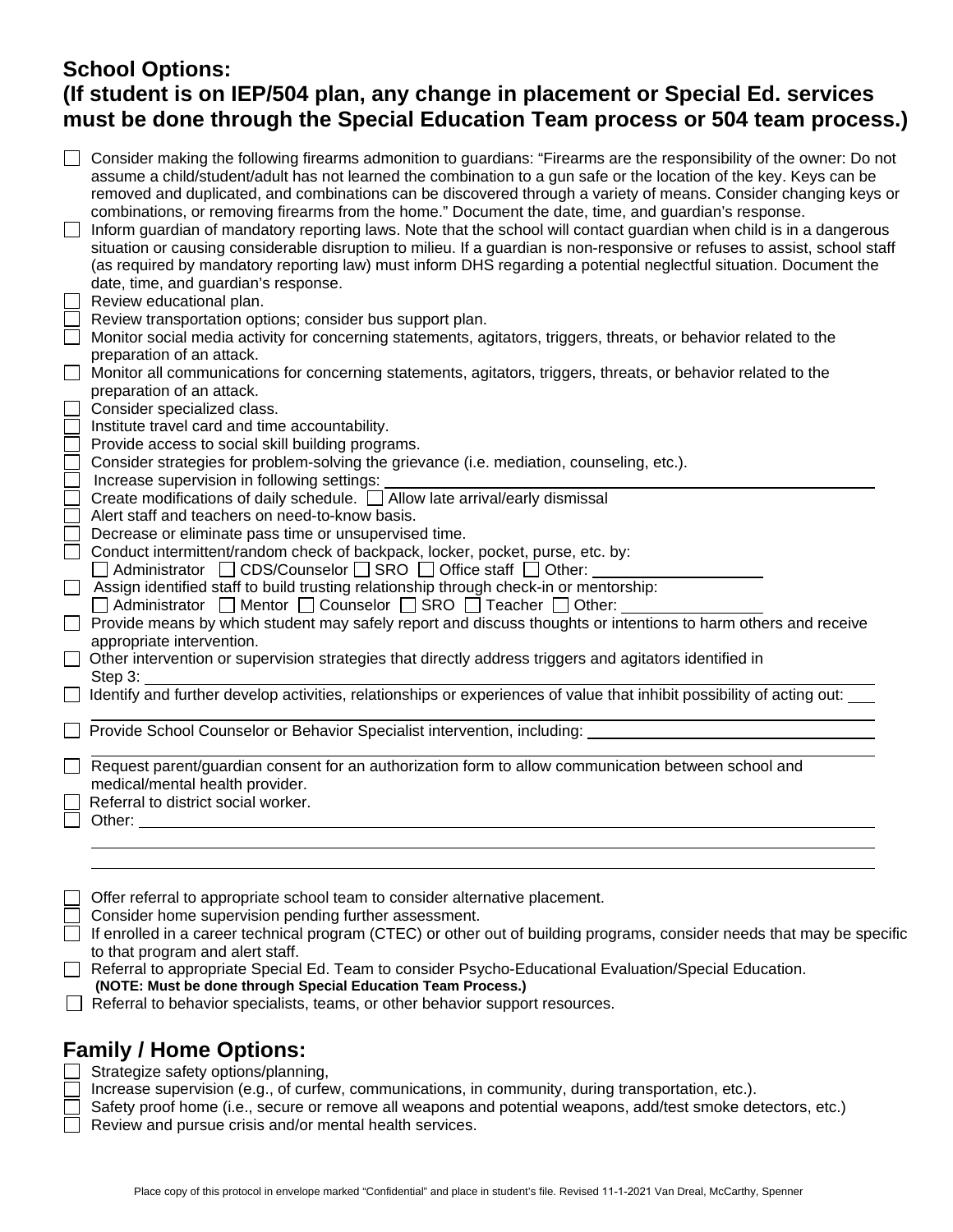| Monitor social media activity for concerning statements, agitators, triggers, threats, or behavior related to the |
|-------------------------------------------------------------------------------------------------------------------|
| preparation of an attack.                                                                                         |
| Monitor all communications for concerning statements, agitators, triggers, threats, or behavior related to the    |
| preparation of an attack.                                                                                         |

- □ Use a Family Social Media Contract or refer to [www.commonsensemedia.org](http://www.commonsensemedia.org/) for information on appropriate youth
- media. □ Other:

# **Community Options:**

- $\Box$  Provide referral to Youth Services Team.
- $\Box$  Explore mental health evaluation options.
- $\Box$  Refer to anger management program/mediation program.
- Provide alcohol/drug evaluation.
- Refer to parenting program.
- $\Box$  Refer to mentoring program.
- Notify probation/parole officer.
- $\Box$  Refer to faith community program.
- Foster positive community activities/interests.
- Other:

**Other Options:**

**Review:** 

**Administrator will review the status of this plan (recommend doing so on a weekly or bi-weekly and decreasing as supervision/intervention decreases concern) and revise as needed on:**

**(date)**

## *CONSIDER REQUESTING A LEVEL 2 THREAT ASSESSMENT IF:*

- **You have concerns regarding extreme aggression but are unable to confidently answer questions on this protocol.**
- **You have confidently answered the questions on this protocol and have safety concerns regarding impulsive or reactive behavior that will likely result in serious or lethal injury to another.**
- **You have confidently answered the questions on this protocol and have concerns regarding threats of targeted aggression that indicate motive, plan, preparation, scheduling, and/or other behavior that suggests the serious consideration of an act of targeted aggression.**
- **You have exhausted your building resources and would like to explore community support to assist you with supervision.**

## *ALWAYS REQUEST A LEVEL 2 ASSESSMENT IF:*

• **If a student (s) of concern brought a gun to school, attempted to acquire a gun with intent to harm or intimidate others, or has been arrested for firearm-related offenses in the community.**

## *Is the Level 1 team requesting a Level 2 Threat Assessment at this time?* **No Yes**

# *If yes, see Step 5 for Level 2 Threat Assessment referral process.*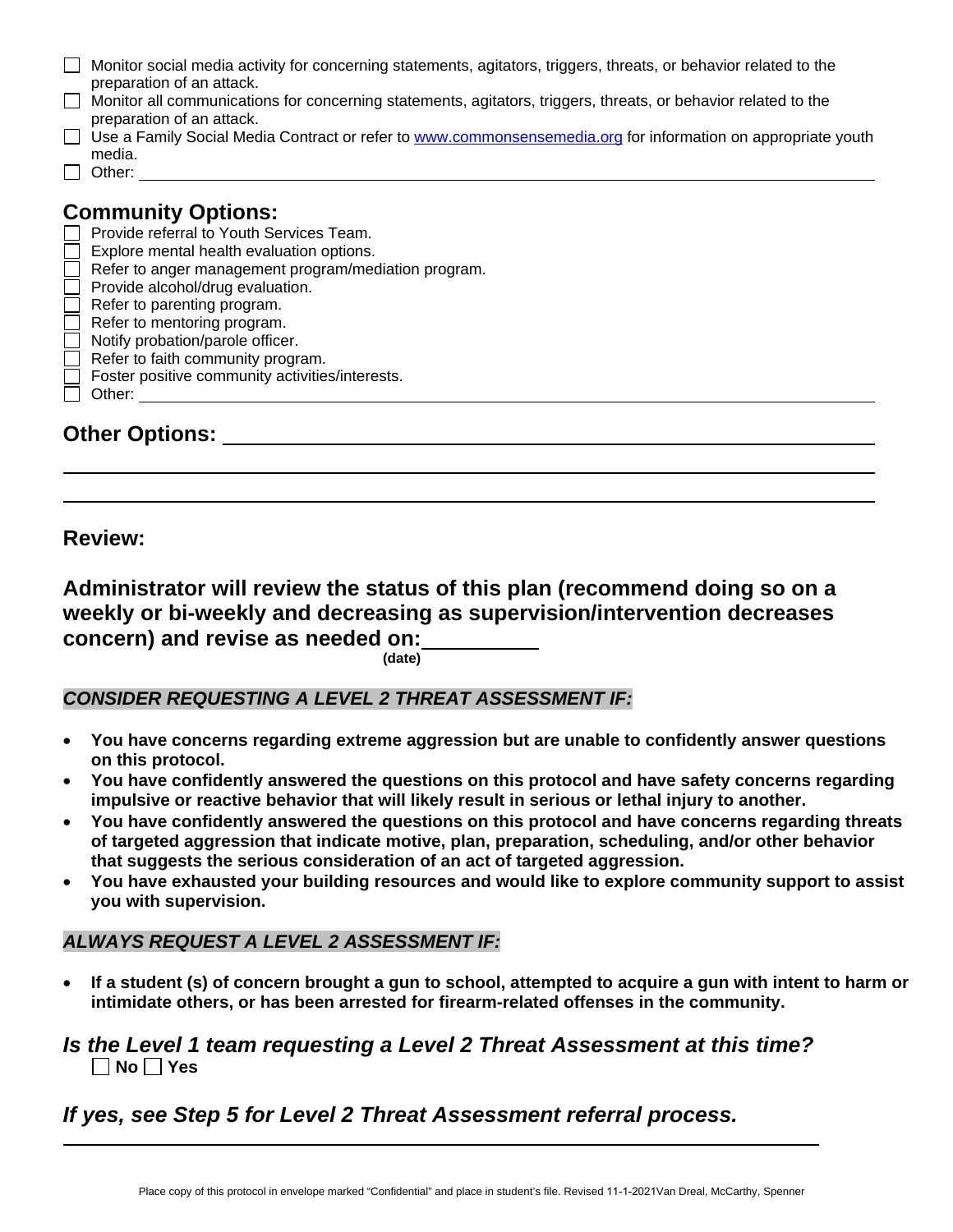#### **- NOTE -**

### **STEP 5: TO REQUEST A LEVEL 2 ASSESSMENT:**

**1. To begin the process, immediately contact \_\_\_\_\_\_\_\_\_\_\_\_\_\_\_\_\_\_\_\_\_\_\_\_\_\_\_\_\_\_\_\_\_\_\_\_\_) at:**

**\_**

Enter phone number(s)

**2. Provide Dispatch with the information requested below so a complete Level 2 team can be assembled in a timely manner.**

*If a Level 2 Assessment is not requested, move ahead to Step 6 to complete the protocol***.** 

**While awaiting the Level 2 Assessment, use the student management plan (Step 4) to manage the situation and document interim steps taken by Site Team.** 

## **INFORMATION NEEDED FOR LEVEL 2 REFERRAL**

| 1. Is student adjudicated? □ Yes                                                                                                                                                | ∣ ∣No |                                                                                                                                   |  |  |
|---------------------------------------------------------------------------------------------------------------------------------------------------------------------------------|-------|-----------------------------------------------------------------------------------------------------------------------------------|--|--|
| 2. Is student a ward of the state or under other supervision? $\bigsqcup$ Yes                                                                                                   |       | $\Box$ No                                                                                                                         |  |  |
| with the parent's permission? $\Box$ Yes $\Box$ No<br>If yes – Is there signed consent for exchange of information? $\Box$ Yes<br>If yes, please list agencies and individuals: |       | 3. Other agencies or individuals involved with the student (e.g., therapists, doctors, etc.) that should be included<br>$\Box$ No |  |  |
|                                                                                                                                                                                 |       |                                                                                                                                   |  |  |
|                                                                                                                                                                                 |       |                                                                                                                                   |  |  |
| 4. Is there a Special Ed. or 504 plan, disability codes, and current placement? $\Box$ Yes $\Box$ No                                                                            |       |                                                                                                                                   |  |  |
|                                                                                                                                                                                 |       |                                                                                                                                   |  |  |
| 5. Is student in self-contained classroom? TYes UNo                                                                                                                             |       |                                                                                                                                   |  |  |
| 6. Was a guardian present at Level 1 Assessment? Ses Dino                                                                                                                       |       |                                                                                                                                   |  |  |
| 7. Are guardians supportive, constructive, and available to attend Level 2? $\Box$ Yes $\Box$ No                                                                                |       |                                                                                                                                   |  |  |
|                                                                                                                                                                                 |       | If yes, what is their contact information: Home Phone: Call Phone: Cell Phone: Call Phone:                                        |  |  |
|                                                                                                                                                                                 |       |                                                                                                                                   |  |  |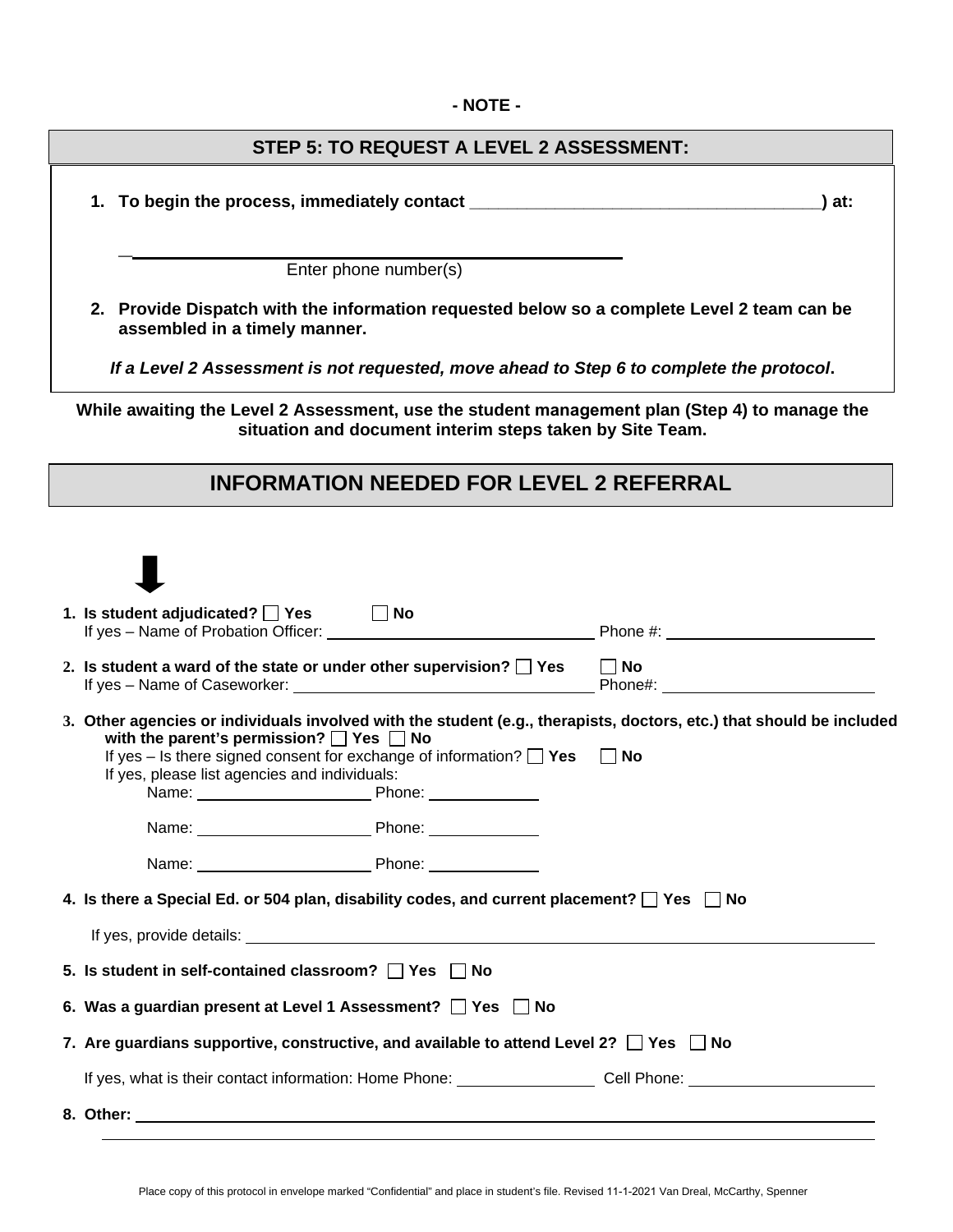### **STEP 6: SIGN, SEND, FILE, AND BEGIN MANAGEMENT AS PLANNED:**

- **1. Submit the protocol.**
- **2. Maintain** *two copies* **of the Level 1:**

*One* **in a letter-size manila envelope marked "Confidential" placed in the student's cumulative file, and** *a second copy* **in a working file for administrator and counselor.**

**3. Update the Student Notifications screen in Synergy to indicate the presence of a confidential file.**

**\*Note: The Level 1 system is a school site-managed process. Level 1 protocols are not reviewed by any department staff unless a review is requested through a phone call or email. While copies of Level 1 protocols are housed on the Insight (SharePoint) database, these protocols are not tracked or reviewed by Safety and Risk Management Staff.**

## **Team Signatures:**

| <b>Administrator, Plan Supervisor</b> | <b>Date</b> | <b>Counselor</b> | <b>Date</b> |
|---------------------------------------|-------------|------------------|-------------|
| <b>School Resource Officer</b>        | <b>Date</b> | <b>Other</b>     | <b>Date</b> |
| Other                                 | <b>Date</b> | <b>Other</b>     | <b>Date</b> |
| <b>NOTES:</b>                         |             |                  |             |

Developed by John Van Dreal and Courtenay McCarthy at Salem-Keizer Public Schools® and Clem Spenner at Willamette Education Service District using the following information: Pynchon and Borum, Assessing Threats of Targeted Group Violence: Contributions from Social Psychology; Reddy, Borum, Berlun, Vossekuil, Fein, and Modzeleski, Evaluating Risk for Targeted Violence in Schools: Comparing Risk Assessment, Threat Assessment, and Other Approaches; O'Toole, The School Shooter: A Threat Assessment Perspective; Fein, Vossekuil and Holden, Threat Assessment: An Approach to Prevent Targeted Violence; Meloy, Violence Risk and Threat Assessment, Specialized Training Services Publication; De Becker, The Gift of Fear; Johnson, Assessment of Violent and Potentially Violent Youth In the Schools. Calhoun, Hunters and Howlers. Vossekuil, Pollack, Bourne, Modzekski, Reddy, and Fein, Threat Assessment in Schools, A Guide to Managing Threatening Situations and to Creating Safe School Climates; Meloy and Hoffmann, International Handbook of Threat Assessment; Meloy, Mohandie, Knoll, and Hoffman, The Concept of Identification in Threat Assessment.

> All above reference material can be linked from our web page: [www.studentthreatassessment.org](http://www.studentthreatassessment.org/)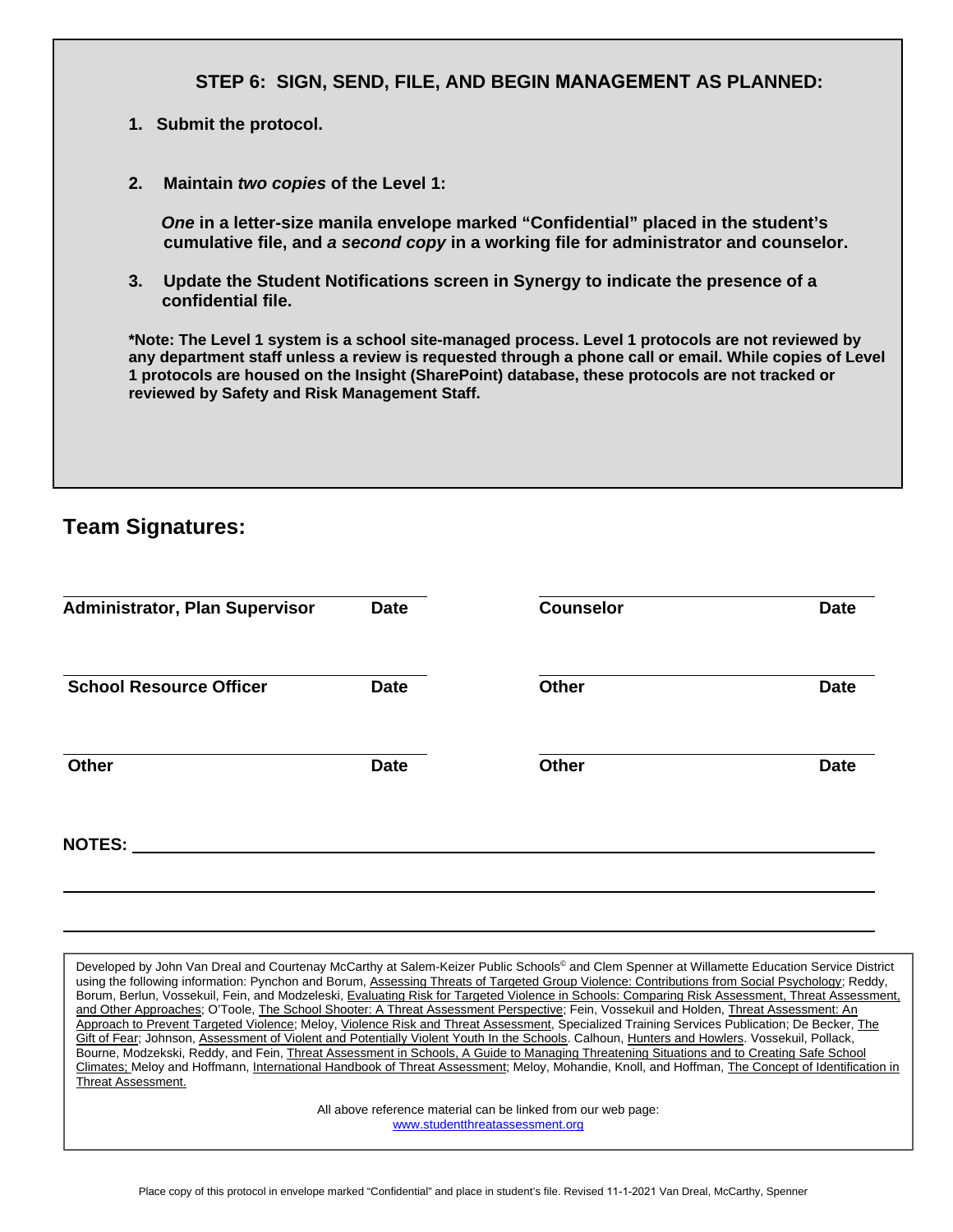## **RECOMMENDATIONS FOR CASE MANAGERS (ADMINISTRATORS)**

- Familiarize yourself with the Level 1 information gained.
- Assign tasks and completion date expectations.
- Check in with teachers, coaches, campus monitors, counselors, and parents routinely for changes in behaviors, academics, attendance, or other concerns. Include both positive and negative behavior.
- Conduct status checks as often as necessary until your level 1 team determines the concern has diminished.
- Document your updates and management steps through the process.
- If the student moves to another school or program, immediately notify the receiving school of the Level 1/Level 2 Assessment and management plan.

Contact your district threat assessment consultant with any concerns or significant updates.